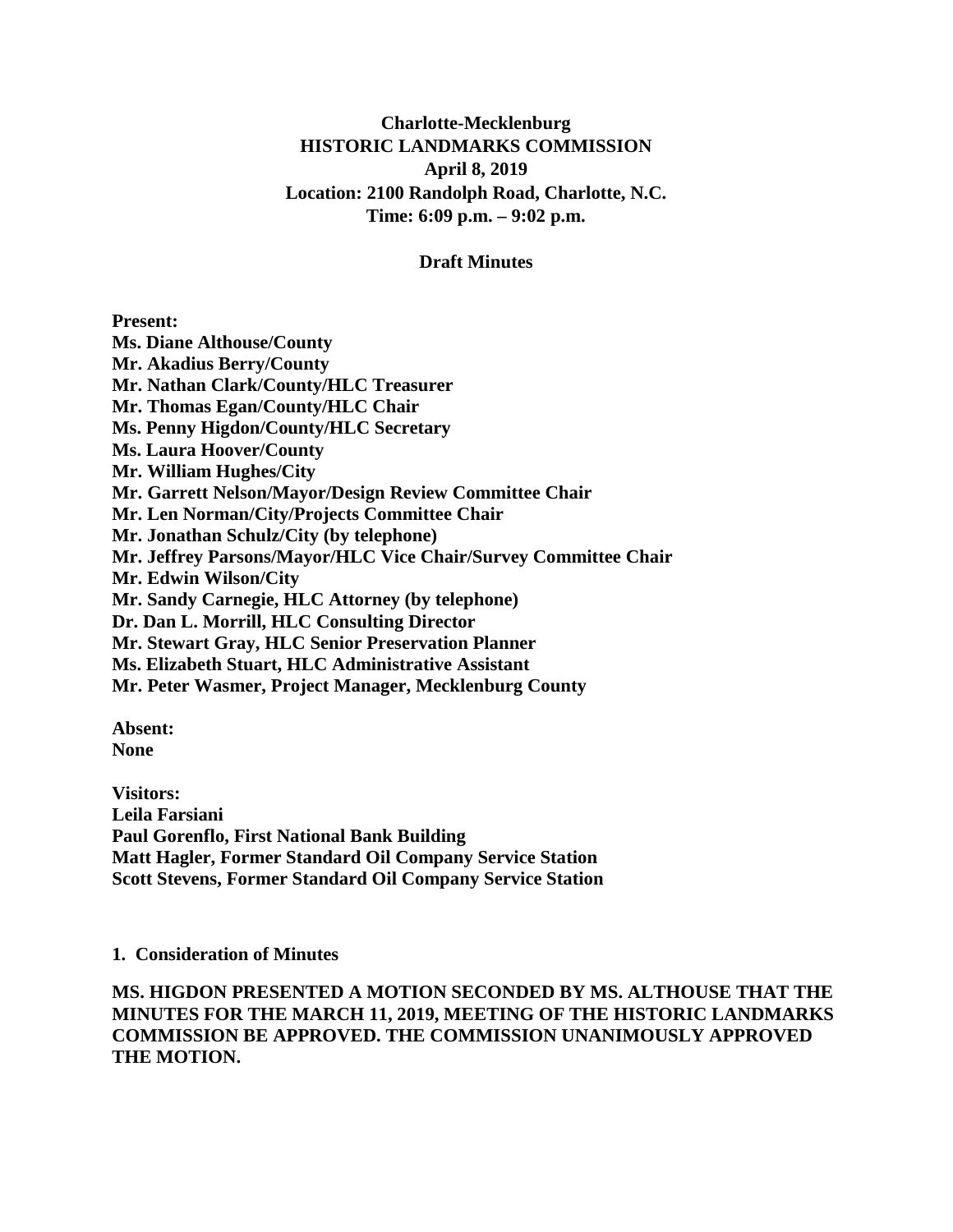## **MR. NORMAN PRESENTED A MOTION SECONDED BY MR. PARSONS THAT THE CLOSED SESSION MINUTES FOR THE MARCH 11, 2019, MEETING OF THE HISTORIC LANDMARKS COMMISSION BE APPROVED. THE COMMISSION UNANIMOUSLY APPROVED THE MOTION.**

**2. Chair's Report: Tom Egan**

**Mr. Egan welcomed everyone to the meeting.** 

**3. Director's Report: Dan Morrill**

**Dr. Morrill reported the following:**

**a. Torrence Lytle School, 302 Holbrooks Road, Huntersville, N.C.**

**Tyson and Regina Bates continue to work toward the acquisition of the Torrence Lytle School. The Projects Committee will report on the status of the property.**

**b. Ingleside, 7225 Bud Henderson Road, Huntersville, N.C.**

**The prospective buyers of Ingleside continue to perform due diligence. Staff is confident that the property will sell. This is a major accomplishment for the Historic Landmarks Commission.**

**Dr. Morrill noted the success of this property and thanked the Commissioners and Staff who collaborated and worked diligently on events that showcased the property to the community and ultimately brought the property to the prospective buyer's attention.**

**Sandy Carnegie, HLC attorney, stated that closing on the property is scheduled for June 4, 2019.**

**c. Patterson Grocery Store, 2515 Booker Avenue, Charlotte, N.C.** 

**The HLC has placed the Patterson Grocery Store on the Study List of Prospective Historic Landmarks. Staff continues to work to arrange a meeting with the owner to inspect the building and to determine the owner's attitude about the prospect of the building being processed for designation as a historic landmark.**

**d. Former Fire Station Number Ten, 2136 Remount Road, Charlotte, N.C., and the James C. Dowd House, 2216 Monument Avenue, Charlotte, N.C.**

**Mecklenburg County continues to discuss strategies for the preservation of the properties.** 

**e. McConnell House, 4009 Beatties Ford Road, Charlotte, N.C.** 

**Martin Marietta has stated that the McConnell House must be moved. The Projects Committee has appointed William Hughes and Edwin Wilson to an ad-hoc committee to**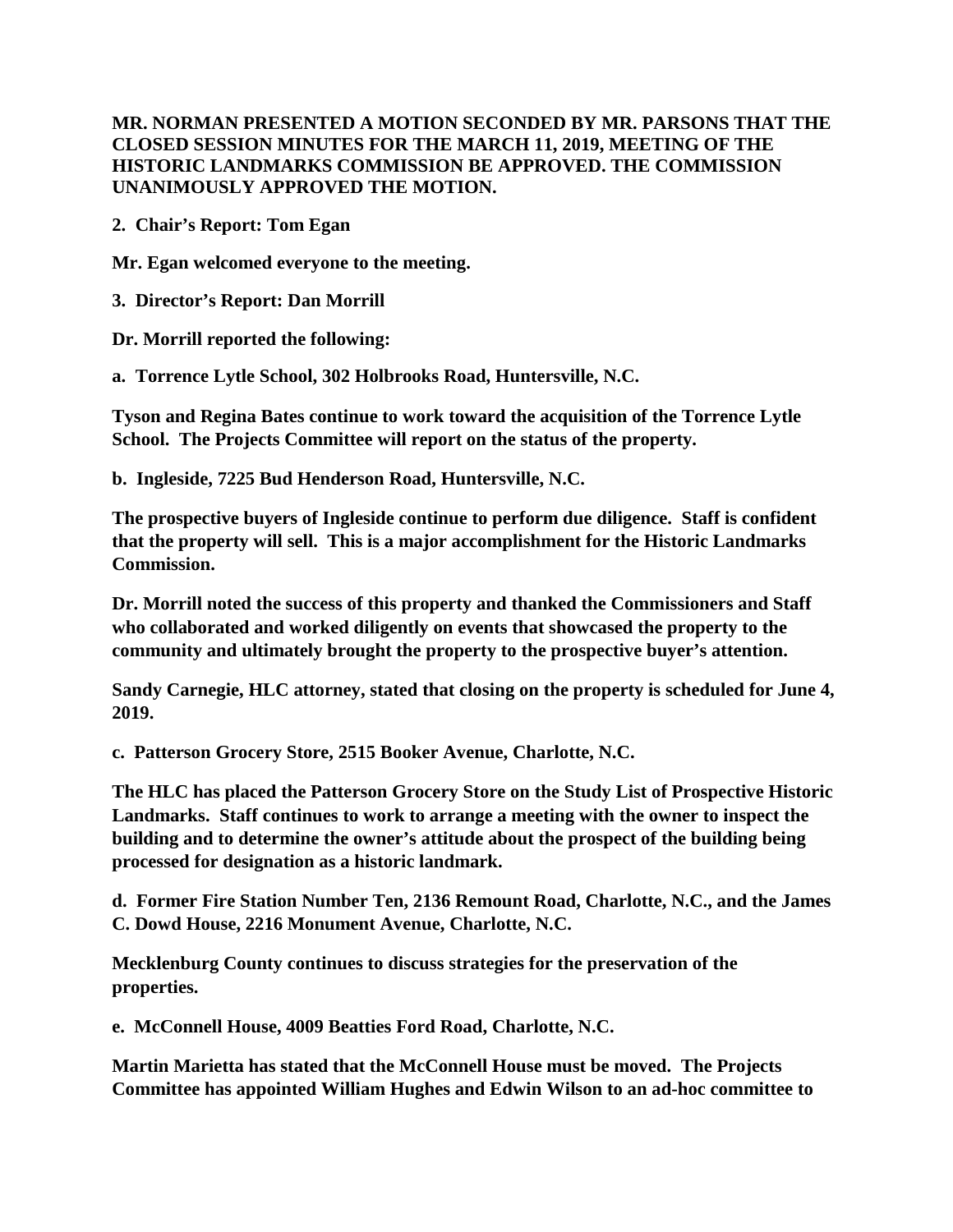**work with Staff to determine the cost of moving the house.** *Staff believes that assertive action should be taken if the house is to be saved.*

**f. VanLandingham Estate, 2010 The Plaza, Charlotte, N.C.**

**The VanLandingham Estate has been sold. Staff will be meeting with the new owners to discuss plans for the future of the property. Staff anticipates that this will be a major design review issue during the upcoming year.**

**g. Mount Carmel Baptist Church, 412 Campus Street, Charlotte, N.C.**

**Johnson C. Smith University continues to consider preservation strategies.**

**h. Excelsior Club, 921 Beatties Ford Road, Charlotte, N.C.**

**Negotiations continue to consider preservation strategies for the property. The effective date of the Certificate of Appropriateness for Demolition is June 12, 2019.**

**Mr. Hughes suggested that the Commission be considerate in the language it uses when discussing historic landmarks with the public. He noted that the Excelsior Club was a significant landmark for the entire community.**

**i. Wallace House, 9425 Robinson Church Road, Charlotte, N.C.**

**The Due Diligence period for the HLC's prospective purchase of the property has been extended until May 1, 2019. Staff has met with the owners. They will be obtaining estimates for the environmental cleanup. More detail will be presented in closed session.**

**j. Edgewood Farm, 11124 Eastfield Road, Charlotte, N.C.**

**HLC Staff is working with the owner to determine possible preservation strategies for the property, which is currently for sale.**

**k. Victor Shaw House, 2400 Mecklenburg Avenue, Charlotte, N.C.**

**The owner is actively marketing the property for sale. The Projects Committee is considering preservation strategies for the property.**

**l. Standard Oil Company Service Station, 1010 North Tryon Street, Charlotte, N.C.**

**HLC Staff is working to complete the contract to purchase.**

**m. Steele Creek Presbyterian Church.**

**Charlotte International Airport is scheduled to close on the Steele Creek Presbyterian Church. The present sanctuary was built in 1889. Steele Creek Presbyterian Church is among the oldest Christian churches in Mecklenburg County. Dr. Morrill urged the**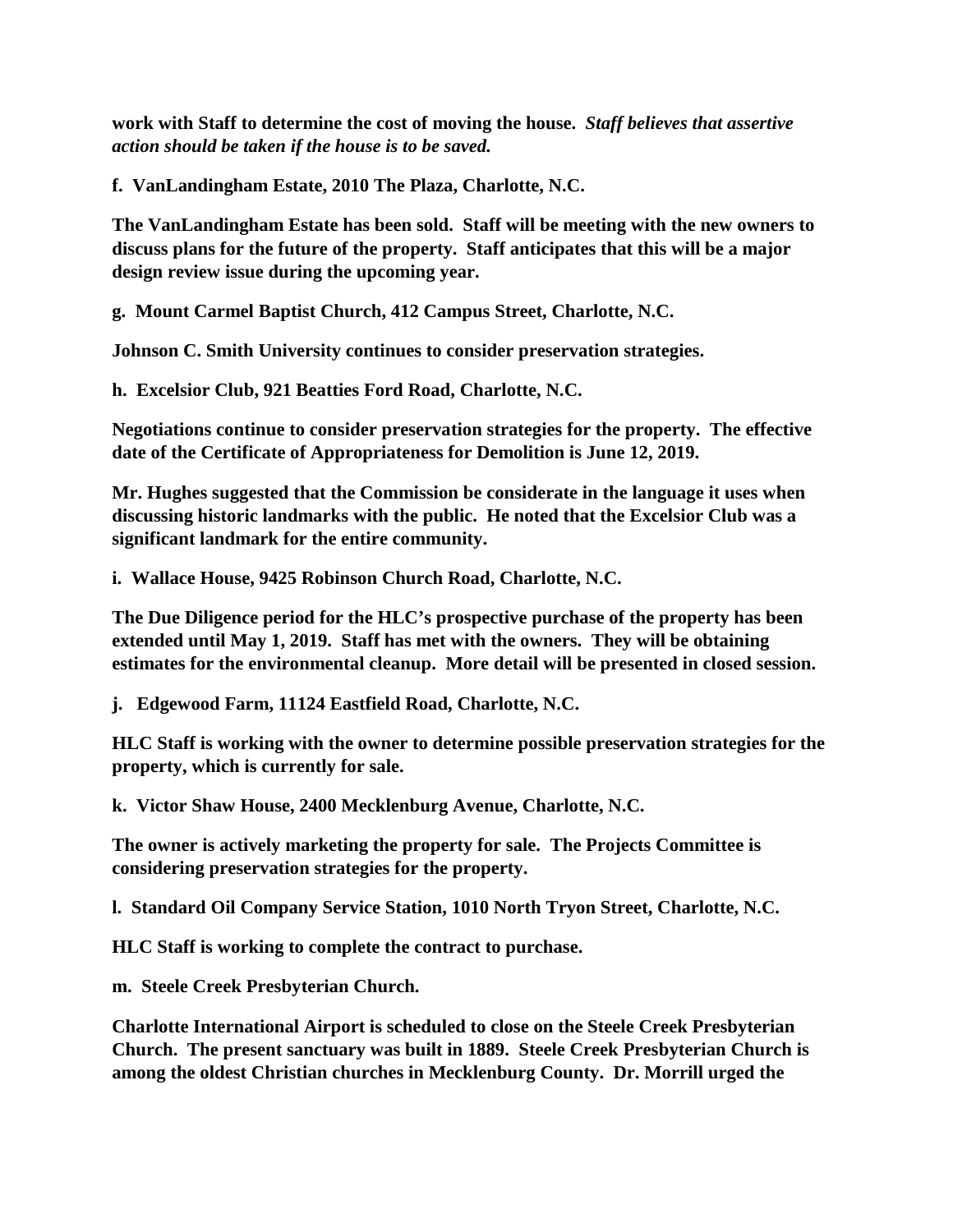**Commission to undertake an assessment of how it can assure the preservation of the property.**

**4. Senior Preservation Planner's Report: Stewart Gray**

**a. Report on Huntersville Town Jail**

**Mr. Gray presented photographs showing the restoration of the Huntersville Town Jail. Mr. Gray stated that the property was considered surplus property and was in danger of demolition before the Town of Huntersville restored it. Dr. Morrill stated that this property is a good example of why it is vital to have strong relationships with outlying towns in Mecklenburg County. Mr. Gray noted that Dr. Morrill has supported his involvement in restoring the jail to an adaptive reuse.**

**5. Design Review Committee Report: Garrett Nelson**

**Mr. Nelson stated that the Design Review Committee reviewed three applications for Certificates of Appropriateness at its March meeting.**

**a. Revisions to COA 17-59 for the Delburg Mill House, 303 Delburg Street, Davidson, N.C.**

**Mr. Nelson stated that the applicant has requested a revision to an approved Certificate of Appropriateness. Mr. Nelson reviewed the submitted plans and noted the proposed changes to the garage. Mr. Egan questioned whether this COA was proposing changes to the house or the garage, and Mr. Nelson clarified that the submitted plans were for the garage. Mr. Gray reviewed the seconded motion from the Design Review Committee.** 

**THE DESIGN REVIEW COMMITTEE PRESENTED A SECONDED MOTION TO THE HISTORIC LANDMARKS COMMISSION THAT IT APPROVE THE REVISED PLANS FOR THE DELBURG MILL HOUSE GARAGE, 303 DELBURG STREET, DAVIDSON, N.C., AS SUBMITTED WITH THE CONDITION THAT THE OVERHANG BRACKET BE REMOVED FROM THE PLAN. THE COMMISSION UNANIMOUSLY APPROVED THE MOTION.**

**b. COA Application for the Lambeth-Gossett House, 923 Granville Road, Charlotte, N.C.**

**Mr. Nelson stated that the applicant was proposing additions to the rear of the house. Mr. Nelson showed the Commission the existing front elevation and the existing rear conditions. Mr. Nelson stated that the applicants are proposing to enclose the rear deck with a retractable screen and to build a grill porch on the rear of the house. Mr. Gray reviewed the seconded motion from the Design Review Committee and noted that the design of the cabinet option for the outdoor grill would be submitted and approved by Staff in consultation with the Design Review Chair.** 

# **THE DESIGN REVIEW COMMITTEE PRESENTED A SECONDED MOTION TO THE HISTORIC LANDMARKS COMMISSION THAT IT APPROVE THE PLANS FOR THE**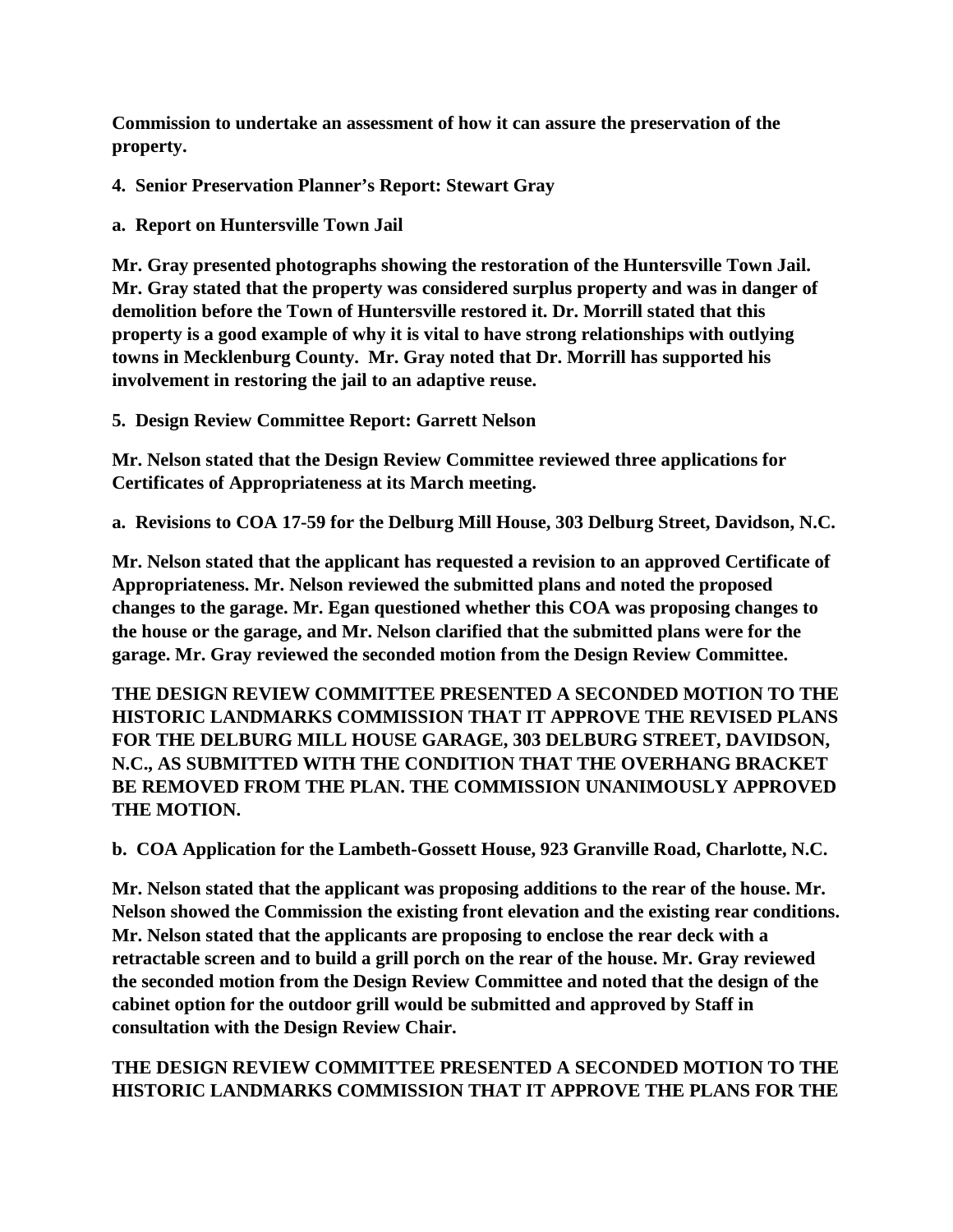**LAMBETH-GOSSETT HOUSE, 923 GRANVILLE ROAD, CHARLOTTE, N.C., AS SUBMITTED WITH THE FOLLOWING STIPULATIONS: 1) THAT THE PROPOSED MASONRY BASE OF THE COOKING AREA SHOULD NOT BE APPROVED AND THAT A DESIGN FOR A CABINET OPTION FOR THE OUTDOOR GRILL WOULD BE SUBMITTED TO THE HISTORIC LANDMARKS COMMISSION; AND 2) THAT THE FINAL DESIGN OF THE PITCH OF THE HIPPED ROOF SKYLIGHT BE APPROVED BY HLC STAFF AND THE DESIGN REVIEW CHAIR. THE COMMISSION UNANIMOUSLY APPROVED THE MOTION.**

**c. COA Application for the First National Bank Building, 110 and 112 South Tryon Street, Charlotte, N.C.**

**Mr. Gray reviewed the submitted plans and noted that the windows shown on the side of the building by the Thomas Polk Park are not original. Mr. Egan questioned the process of conceptually approving designs. Mr. Nelson emphasized that the final design for the window openings would be resubmitted to the Design Review Committee. Mr. Gray reviewed the seconded motion from the Design Review Committee and noted that the motion should explicitly state that the glazed openings would be along the wall that abuts the Thomas Polk Park.** 

**THE DESIGN REVIEW COMMITTEE PRESENTED A SECONDED MOTION TO THE HISTORIC LANDMARKS COMMISSION THAT IT CONCEPTUALLY APPROVE THE GLAZED OPENINGS ALONG THE WALL FOR THE FIRST NATIONAL BANK BUILDING, 110 AND 112 SOUTH TRYON STREET, CHARLOTTE, N.C., WITH THE CONDITION THAT REFINED PLANS WILL BE RESUBMITTED TO THE COMMITTEE FOR FURTHER REVIEW. THE COMMISSION APPROVED THE MOTION WITH MR. EGAN VOTING IN OPPOSITION.**

**6. Survey Committee Report: Jeff Parsons**

**Mr. Parsons stated that the next scheduled meeting of the Survey Committee would be on April 17.** 

**a. Consideration of the Survey and Research Report on the Louise Cotton Mill House, 1104 Pamlico Street, Charlotte, N.C.**

**Mr. Parsons stated that the Commission would be discussing the house at 1104 Pamlico Street later in the meeting and, therefore, it was necessary to review the Survey and Research Report.** 

**Dr. Morrill reviewed the Survey and Research Report and noted the property's special significance as one of the last remaining mill houses in an area that has a high level of demolition. Dr. Morrill reminded the Commission that it can only purchase a property if it is a designated historic landmark.**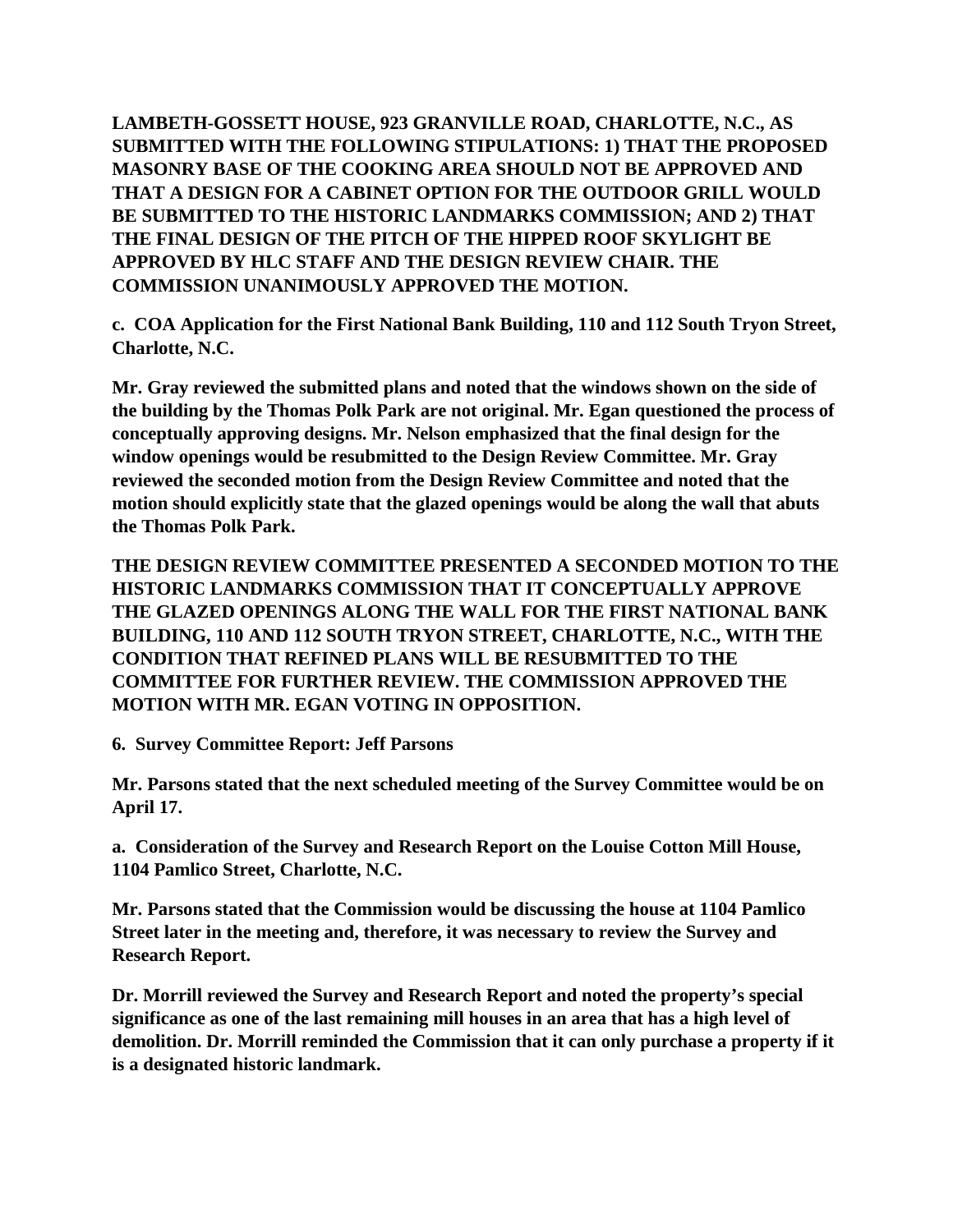**MS. HOOVER PRESENTED A MOTION SECONDED BY MR. NORMAN THAT THE HISTORIC LANDMARKS COMMISSION RECOMMEND TO THE CHARLOTTE CITY COUNCIL THAT IT PROCESS THE LOUISE COTTON MILL HOUSE, 1104 PAMLICO STREET, CHARLOTTE, N.C., FOR PROSPECTIVE HISTORIC LANDMARK DESIGNATION, INCLUDING THE EXTERIOR OF THE HOUSE AND THE ENTIRE TAX PARCEL UPON WHICH THE HOUSE SITS, CONTINGENT ON THE HISTORIC LANDMARKS COMMISSION PURCHASING THE PROPERTY. THE COMMISSION UNANIMOUSLY APPROVED THE MOTION.**

**7. Treasurer's Report: Nathan Clark** 

**Mr. Clark reviewed the March 2019 Treasurer's Report of the Historic Preservation Revolving Fund. Mr. Clark noted that there was a revision to the encumbered funds for the Barnhardt House. Mr. Norman questioned the accuracy of the funds listed as available cash, and Mr. Wasmer stated he would investigate.** 

**8. Projects Committee Report: Len Norman**

**a. Torrence Lytle School, 302 Holbrooks Road, Huntersville, N.C.**

**Mr. Norman discussed the financial documents for the prospective buyers of the Torrence Lytle School. Mr. Norman presented the seconded motion from the Projects Committee.** 

**THE PROJECTS COMMITTEE PRESENTED A SECONDED MOTION TO THE HISTORIC LANDMARKS COMMISSION THAT IT: 1) ACCEPT THE OFFER OUTLINED IN THE TERM SHEET AND AGREED TO BY REGINA AND TYSON BATES FOR THE PURCHASE OF THE TORRENCE LYTLE SCHOOL, 302 HOLBROOKS ROAD, HUNTERSVILLE, N.C., AND 2) ALLOW THE PROJECTS COMMITTEE TO NEGOTIATE AND APPROVE THE TERMS OF THE PURCHASE AND SALE AGREEMENT BASED ON THE TERM SHEET AND DELEGATE NEGOTIATION AND APPROVAL OF ANY SUBSEQUENT CHANGES TO THE TERMS OF THE PURCHASE AND SALE AGREEMENT TO THE HISTORIC LANDMARKS COMMISSION CHAIR AND THE PROJECTS COMMITTEE CHAIR.**

**After reviewing the updated documents, Mr. Norman presented a substitute motion.**

**MR. NORMAN PRESENTED A MOTION SECONDED BY MS. HIGDON THAT THE HISTORIC LANDMARKS COMMISSION: 1) ACCEPT THE OFFER OUTLINED IN THE TERM SHEET AND AGREED TO BY REGINA AND TYSON BATES FOR THE PURCHASE OF THE TORRENCE LYTLE SCHOOL, 302 HOLBROOKS ROAD, HUNTERSVILLE, N.C., AS DOCUMENTED IN THE OFFER TO PURCHASE AND CONTRACT AND ASSOCIATED DOCUMENTS, AND 2) ALLOW THE HISTORIC LANDMARKS COMMISSION CHAIR AND THE PROJECTS COMMITTEE CHAIR TO NEGOTIATE AND APPROVE SUBSEQUENT CHANGES TO THE TERMS OF THE PURCHASE AND SALE AGREEMENT AND ASSOCIATED DOCUMENTS. THE COMMISSION UNANIMOUSLY APPROVED THE MOTION.**

**Mr. Schulz joined the meeting by telephone at 7:20 p.m.**